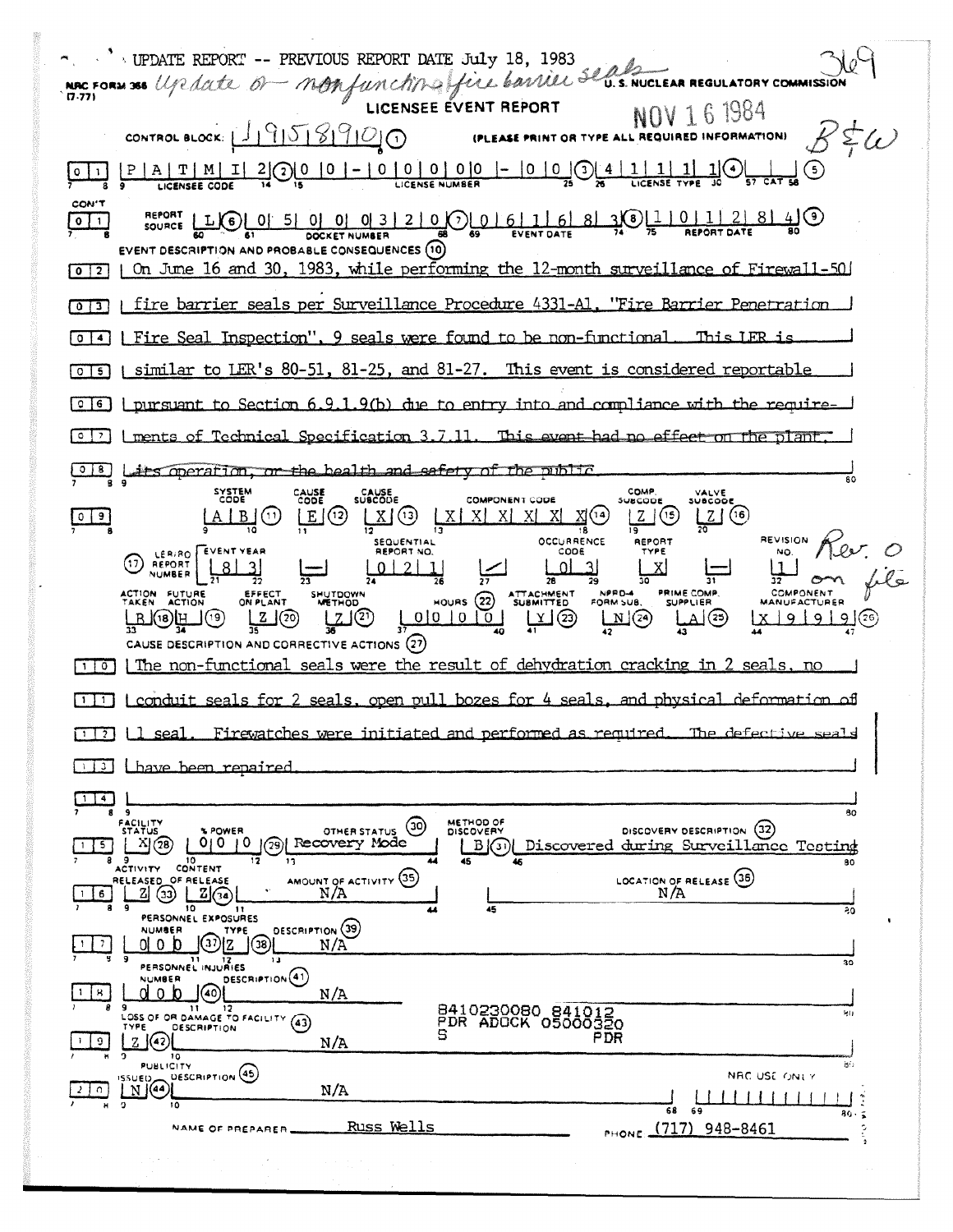### LER 83-021/03X-1 EVENT DATE - June 16, 1983

#### $I_{\star}$ EXPLANATION OF THE OCCURRENCE

On June 16 and 30, 1983, during the performance of the twelve month surveillance of Firewall-50 seals per Surveillance Procedure 4331-Al, "Fire. Barrier Penetration Fire Seal Inspection", the following penetration seals were found to be non-functional:

| Penetration No.        | Location                               | Defect             |  |  |
|------------------------|----------------------------------------|--------------------|--|--|
| $1 - 083 - 05$         | 305' Turbine Bldg. MCC 2-31B           | Cracks             |  |  |
| $1-084-05$             | 305' Turbine Bldg. MCC 2-31B           | Cracks             |  |  |
| $1 - 090 - 05$         | 305' Turbine Bldg. MCC 2-31B           | No Conduit Seal    |  |  |
| $\frac{1}{2}$ 1-091-05 | 305' Turbine Bldg. MCC 2-31B           | No Conduit Seal    |  |  |
| $1 - 118 - 05$         | 305' Turbine Bldg. MCC Room South Wall | Pull Boxes Open    |  |  |
| $1 - 119 - 05$         | 305' Turbine Bldg. MCC Room South Wall | Pull Boxes Open    |  |  |
| $5 - 032 - 05$         | 305' Diesel Generator Bldg. MCC2-21EC  | Pull Boxes Open    |  |  |
|                        | West Wall                              |                    |  |  |
| $5 - 058A - 05$        | 305' Diesel Generator Bldg. MCC2-11EC  | Pull Boxes Open    |  |  |
| e alla<br>المستورين    | West Wall                              |                    |  |  |
| $4 - 013 - 80$         | 281' Fuel Handling Building            | Deformatin of Seal |  |  |
|                        |                                        |                    |  |  |

As a result of the non-functional seals, the Action Statement of Technical Specification 3.7.11 was entered. This is considered re portable pursuant to Section 6.9.1.9(b) of the Technical Specifications.

This LER is similar in some aspects to LER's 80-51 81-25, and 81-27.

#### II. CAUSE OF THE OCCURRENCE

**Bally** t <sup>for</sup>in

> As listec above, the first two inoperable seals were a result of dehydration cracks in the  $\sqrt{F}$ irewall-50<sup> $\theta$ </sup> sealing material.

The next six inoperable seals resulted from inadequate controls to ensure fire barrier penetrations are resealed following maintenance and/or construction activities. Two of these lacked an internal conduit seal within 12 inches of the barrier due to the cable being removed and the seal not reinstalled. The other four had open conduit pull box covers which probably resulted from electricians checking for conduit wire loading and failing to reinstall the covers.

The last inoperable seal was a result of a 1/2 inch clearance between a service air pipe and the surrounding fire barrier material. Although the Firewall-50 sealing dehydrates over a period of time resulting in defects, the deformation in the Firewall-50 was not typical of defects experienced to date. The gap can probably be attributed to the pipe compressing the material either by the pipe being pushed or by line vibration.

Document ID 0017A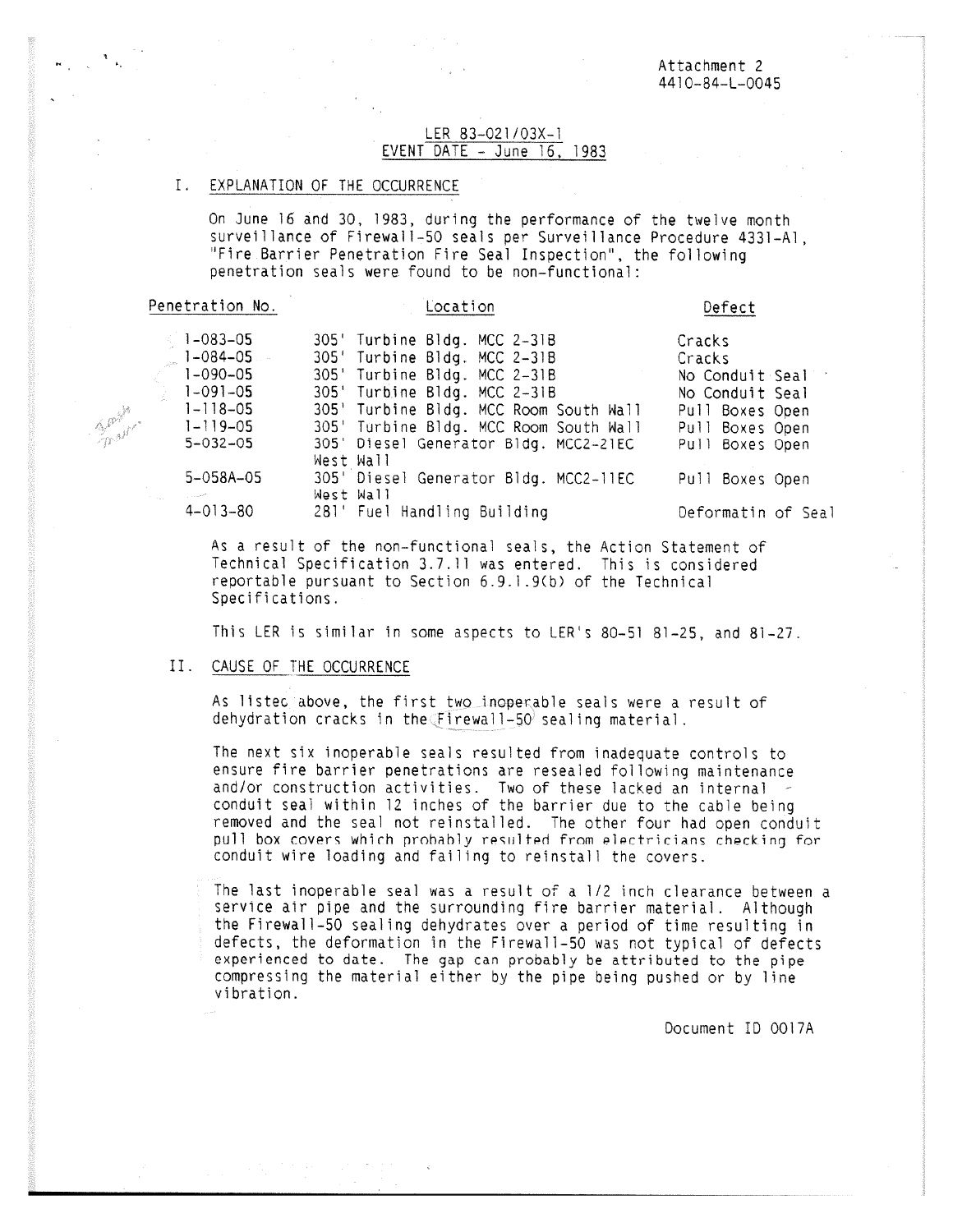Attachment 2 4410-84-L-0045

ł

#### III. CIRCUMSTANCES SURROUNDING THE OCCURRENCE

 $\mathcal{O}(\mathcal{O}_\mathcal{O})$  , and  $\mathcal{O}(\mathcal{O}_\mathcal{O})$  , and  $\mathcal{O}(\mathcal{O}_\mathcal{O})$ 

At the time of the occurrence, the Unit 2 facility was in a long-term cold shutdown state. The reactor decay heat was being removed via loss to ambient. Throughout the event there was no effect on the Reactor Coolant System or the core.

## IV. CORRECTIVE ACTIONS TAKEN OR TO BE TAKEN

Immediate: Hourly firewatches were established for each non-functional seal as required by the Action Statement of Technical Specification 3.7.11.

> Seals 1-083-05 through 5-058A (the first eight) were returned to a functional status by repairing/sealing with silicone foam or by replacing the pull box covers, as appropriate. This was completed on July 21, 1983. Seal 4-013-80 was repaired on August 25, 1983.

Long-Term: The Maintenance and Construction supervisors were made aware of the importance of verifying that a penetration fire barrier is functional following any repair or maintenance. They were instructed on what constitutes the breaching of a penetration fire barrier (e.g., open conduit or pipe within twelve inches of barrier face). This was completed on February 22, 1984, via a Plant Engineering memorandum.

#### V. COMPONENT FAILURE DATA

Fire barrier penetration sealant Firewall-50; manufactured by Western Chemical Corporation and installed by Chemtrol Corporation.

Document ID 0017A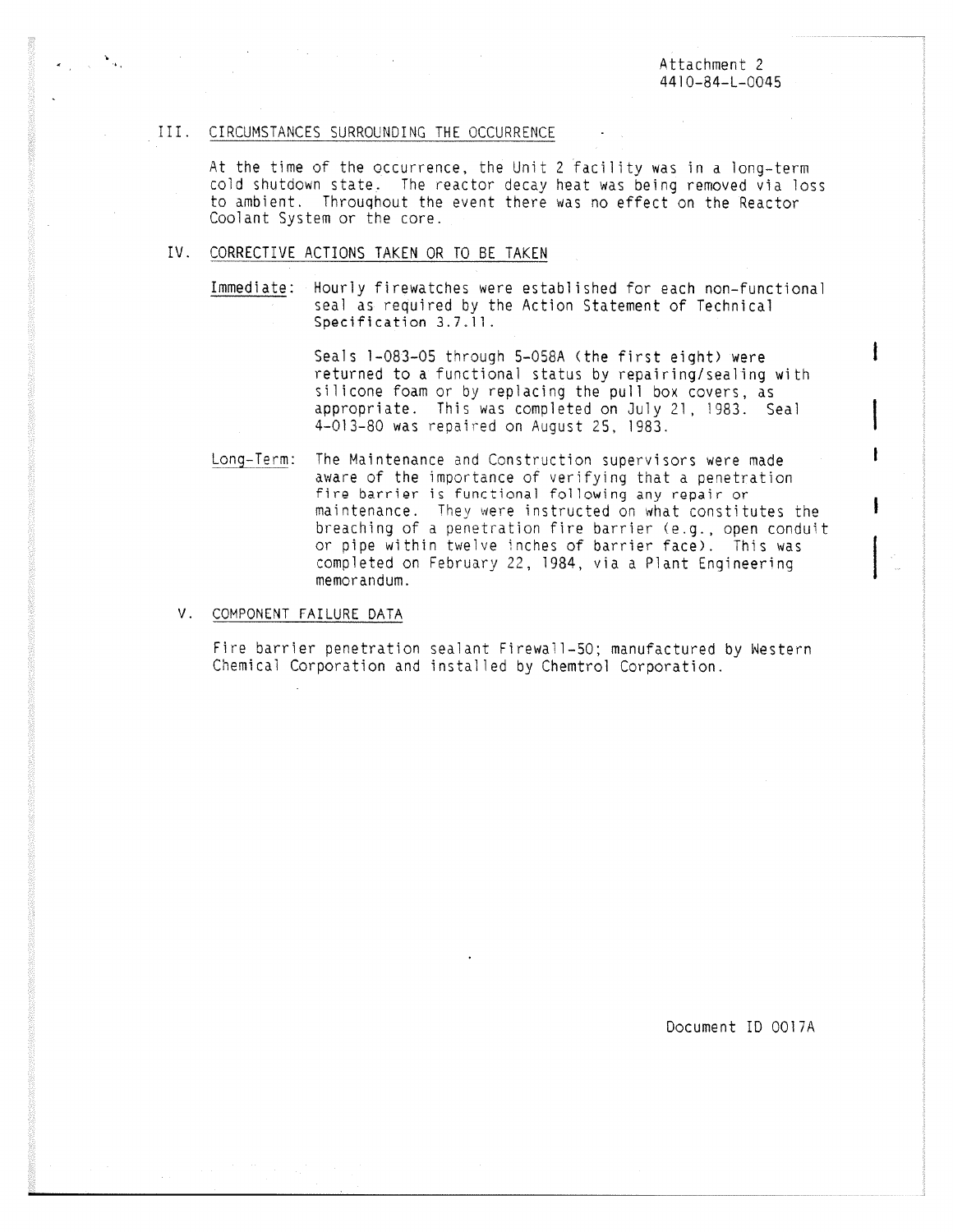**Nuclear** 

**GPU Nuclear Corporation**

Post Office Box 480 Route 441 South Middletown, Pennsylvania 17057 -0191 717 944-7621 TELEX 84-2386 Writer's Direct Dial Number:

(717) 948-8461

4410-84-L-0045 Document ID 0017A

October 12, 1984

US Nuclear Regulatory Commission Document Control Desk Washinyton, DC 20555

Dear Sir:

Three Mile Island Nuclear Station, Unit 2 (TMI-2) Operating License No. DPR-73 Docket No. 50-320 Updated Licensee Event Reports

The Licensee Event Reports listed in Attachment 1 have been updated and are enclosed as Attachment 2 to this letter.

If you have any questions concerning this information, please contact Mr. J. J. Byrne of my staff.

Sincerely,  $^{\prime}$ . <code>R. Standerfer</code> ,

Vice President/Director, TMI-2

FRS/ROW/jed

Attachments

cc: Regional Administrator - Office of I & E, Dr. T. E. Hurley Program Director - TMI Program Office, Dr. B. J. Snyder Deputy Program Director - TMI Program Office, Mr. L. H. Barrett

8410230034 841012 PDR ADOCK 05000320 PDR

GPU Nuclear Corporation is a subsidiary of the General Public Utilities Corporation